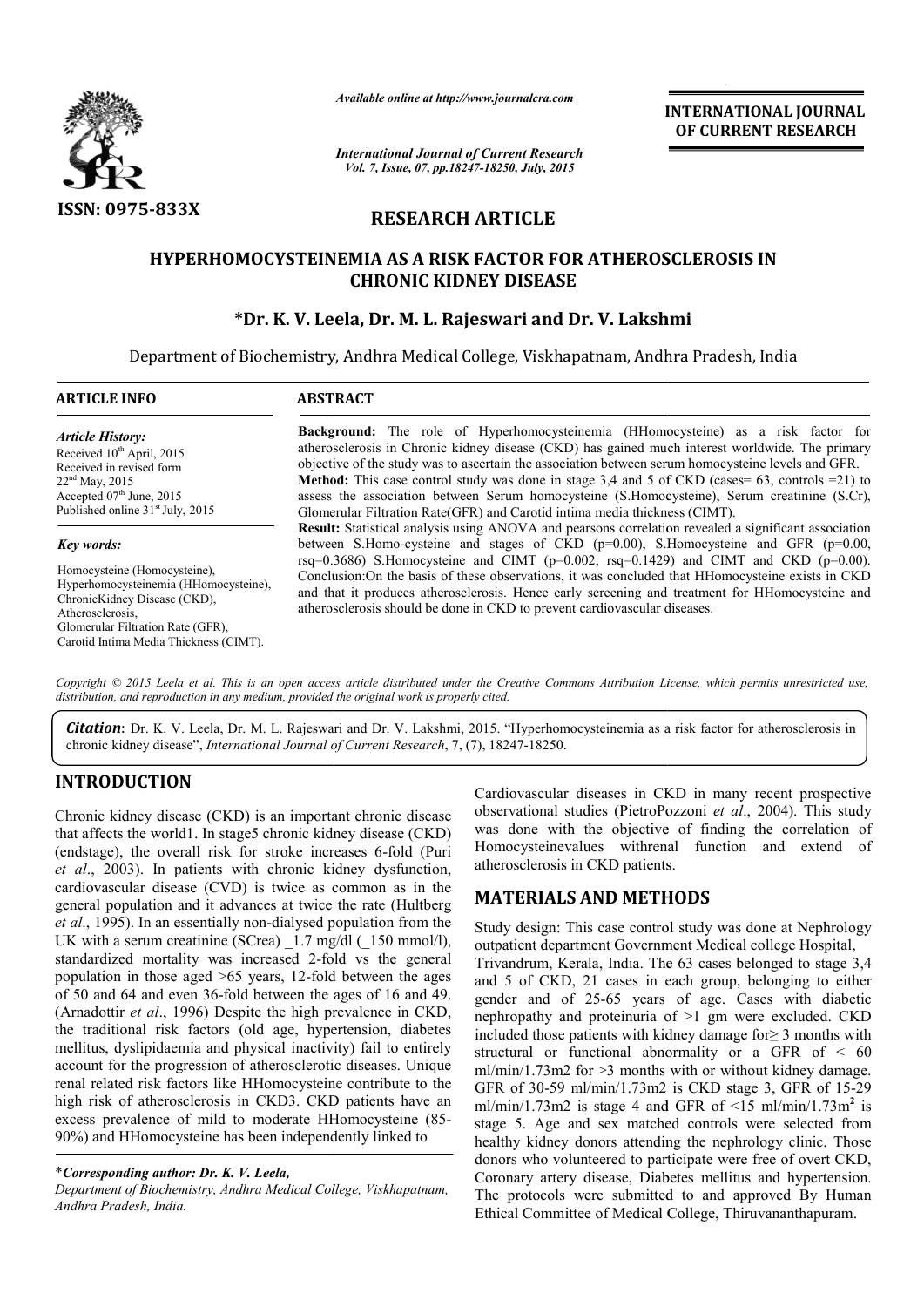## MATERIALS

A) Blood parameters:- Blood samples were taken for S. Homocysteine (serum homocysteine), S.creatinine, blood urea nitrogen and S.albumin estimation.

B) Glomerular Filtration Rate (GFR)

C) Carotid Intima Media Thickness (CIMT)

1. Homocysteine estimation: Homocysteine is a thiolcontaining amino acid produced by the intracellular demethylation of methionine. Homocysteine assay was done using Axis Homocysteine Eia Fhomocysteine 100 Kit.

Assay principle :Axis® Homocysteine Enzyme Immunoassay (EIA) is an enzyme immunoassay for the determination of Homocysteine in blood. Protein-bound Homocysteine is reduced to free Homocysteine and enzymatically converted to S-adenosyl-L-homocysteine (SAH) in a separate procedure prior to the immunoassay.

Estimation of Glomerular Filtration Rate (GFR): Glomerular filtration rate was calculated using the Modification of Diet in Renal study equation (MDRD) as recommended by the National Kidney Foundation Kidney Disease Outcome Quality Initiative (KDOQI). The MDRD Equation is as follows :- GFR  $(ml/min/1.73m 2) = 170 \times (SCr)-0.999 \times (Age)-0.176 \times (Serum)$ Urea N)  $0.370 \times (Alb)$   $0.318 \times (0.762$  if female)  $\times (1.180)$  if black).

The cases with GFR of  $>15$  to  $\leq 60$  ml/min/1.73 m2 were selected for the study. Carotid Intima Media Thickness Study After taking informed consent and relevant history, high resolution After taking informed consent and relevant history, high resolution ultrasonographic examination of the common carotid arteries was carried out with 6 - 12 MHz linear probe in GE VOLUSON PRO machine. Patient was placed in supine position with neck slightly extended; head was placed away from the examination site. Intima-media complex thickness was measured at 1 - 1.5 cm proximal to the carotid bulb in longitudinal plane.

The area under study had to be free of plaque. Scanning of both side arteries was performed in anteroposterior projections and to obtain a better image, sound wave was adjusted perpendicularly to the arterial surface of the posterior wall of the vessel, yielding two parallel echogenic lines which corresponds to lumenintima and media-adventitia interfaces. The distance between the lineswas taken as the combined thickness of the intima and media (IM complex).



Figure 1. Serum Homocystien Values in µmols /L in Cases and Controls



Figure 2. Carotid intima & media thickness in Cases and Controls (in Cm)

#### STATISTICAL ANALYSIS: Statistical analysis was done Using ANOVA and Pearson's correlation.

Table 1. Mean values of variables in each group

| Group            | Stage of CKD | Age $(yrs)$ | Weight | S. Creatinine $(\mu$ mol/L) | GFR MI/min/1.73 $m2$ | S. Homocysteine $(\mu$ mol/L) | CIMT(Cm) |
|------------------|--------------|-------------|--------|-----------------------------|----------------------|-------------------------------|----------|
| Controls         | Mean SD      | 46.00       | 70.43  | 79.96                       | 86.67                | 11.06                         | .055     |
|                  |              | 10.43       | 6.98   | 10.26                       | 13.70                | 1.72                          | .006     |
| CKD <sub>3</sub> | Mean SD      | 41.57       | 63.43  | 168.80                      | 39.29                | 25.76                         | .090     |
|                  |              | 10.98       | 13.39  | 30.73                       | 9.59                 | 9.33                          | .021     |
| CKD <sub>4</sub> | Mean SD      | 45.00       | 51.38  | 287.09                      | 21.71                | 38.86                         | .099     |
|                  |              | 11.70       | 6.54   | 58.35                       | 5.16                 | 13.49                         | .031     |
| CKD <sub>5</sub> | Mean SD      | 45.67       | 52.52  | 744.66                      | 8.57                 | 49.19                         | .109     |
|                  |              | 13.89       | 6.87   | 319.21                      | 3.59                 | 13.54                         | .031     |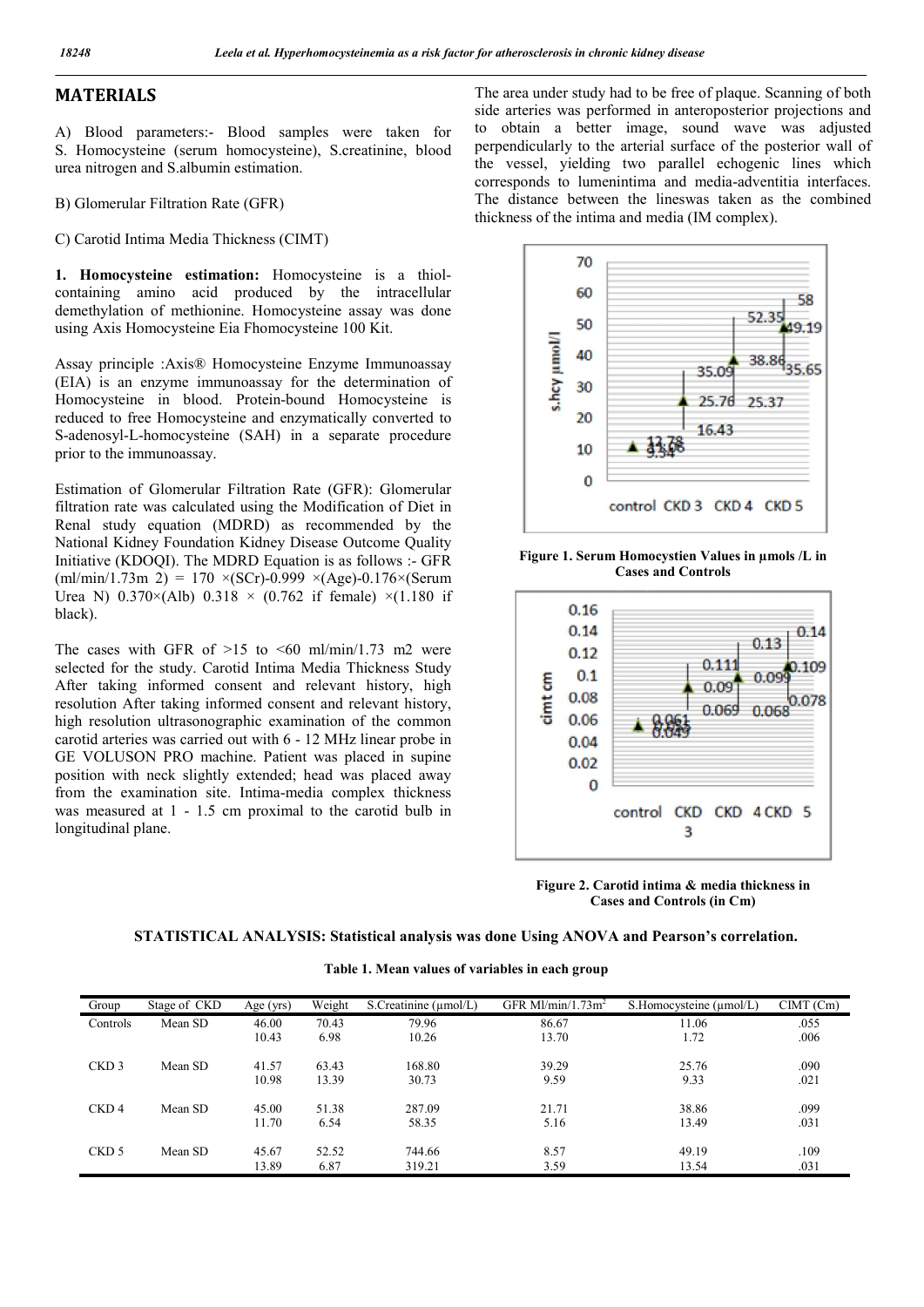|  | Table 2. Coefficients <sup>a</sup> |
|--|------------------------------------|
|--|------------------------------------|

|       |                          |           | Unstandardized<br>Coefficients | Standardized<br>Coefficients |       |       |
|-------|--------------------------|-----------|--------------------------------|------------------------------|-------|-------|
| Model |                          | В         | Std. Error                     | Beta                         |       | Sig.  |
|       | (Constant)               | 7.300E-02 | .009                           |                              | 8.085 | .000. |
|       | S.HOMOCYSTEINE 7.014E-04 |           | .000                           | .378                         | 3.189 | .002  |

a. Dependent Variable: CIMT

### RESULTS AND DISCUSSION

Serum Homocysteine and CKD: In this case control study , the mean value of the S. Homocysteine in the controls is found to be 11.06+1.72 μmol/L. The S. Homocysteine value increases significantly across the stages of CKD –25.76+9.33 μmol/L in stage 3, 38.86 +13.49 μmol/L in stage 4 and 49.19 + 13.54 μmol/L in stage 5 (Table 1, Fig 1). ANOVA of S. Homocysteine between cases and controls as well as between

the groups of cases is significant at  $p$  value  $= 0.000$ . The above results are consistent with the previous studies, which date from 19/7/94, that hyperhomocysteinemia is associated with CKD. Arnadottir *et al*. (1995), Chauveau *et al*. (1996), Hultberg *et al*. (Hultberg *et al*., 1993), Cleveland clinic studies (Robinson *et al*., 1996, Litaoruan *et al*. (2009), Samuelsson *et al*10 and Wilcken *et al*. (2003) consistently found a significant association between hyperhomocysteinemia and CKD. Various reasons has been cited in many review articles for this significant association.

Arteriovenous studies in normal rat and human kidneys show that Homocysteine is normally filtered, reabsorbed and metabolized by the kidney. Hence only minimal levels of Homocysteine is normally excreted in urine. In CKD, the metabolism and filtration is altered, leading to HHomocysteine (Allon *et al*., 2001). Retained uremic toxins inhibit extrarenal Homocysteine metabolism by inducing transsulfuration defects 12.

Genetic polymorphisms of C677T also determine the Homocysteine levels in CKD. Certain studies report that HHomocysteine is the cause rather than the consequence of CKD (Coen *et al*., 2001).

#### Serum Homocysteine and Glomerular Filtration Rate

In this study, serum homocysteine shows a significant negative linear relation with GFR (p=0.000, rsq=0.3686). This relation is consistent with the previous studies from various parts of the world. This significant relation suggests that kidney plays an important role in plasma Homocysteine handling. GFR values estimated from Serum creatinine or calculated creatinine clearance is consistently and inversely correlated with plasma Homocysteine levels. Certain studies suggest that the relation between S.Homocysteine and GFR is because of creatinine, from which GFR values are estimated. But,studies which estimated GFR by other Method (serum creatinine, Creatinine clearance, plasma iohexol clearance, 51 Cr-EDTA clearanceor plasma Cystatin C ) have shown that declining renal function is associated with high Homo-cysteine levels. This inverse relation extends from normal to End stage renal disease and to hyperfiltrating diabetic nephropathy (Allon N Friedman *et al*., 2011).

Certain studies suggest that the relation between S.Homocysteine and GFR is because of creatinine, from which GFR values are estimated. But, studies which estimated GFR by other Method (serum creatinine, Creatinine clearance, plasma iohexol clearance, 51 Cr –EDTA clearanceor plasma Cystatin C) have shown that declining renal Function is associated with high Homocysteinelevels. This inverse relation extends from normal to End stage renal disease and to hyperfiltrating diabetic nephropathy (Allon N Friedman *et al*., 2011). Some studies suggest that HHomocysteine causes intrarenal arterio-sclerosis or arterial hyalinosis, resulting in reduced renal perfusion pressure. This leads to focal or global glomerulosclerosis, tubular atrophy and interstitial fibrosis . This can also be the reason for a negative relation of S.Homocysteine with GFR11 (Coen Van Guldener *et al*., 2001).

#### Carotid Intima Media Thickness And CKD

In the present study, the mean CIMT increase with progress in Stages of CKD. In the controls the mean value is 0 .055 cm+0.006, 0.090+0.021 cm in stage 3, 0 .099 + 0.031 cm in stage 4,  $0.109 + 0.031$  cm in stage 5 (Table 1, Fig. 2). ANOVA shows significant association between CIMT and CKD.  $(p=.000)$ . This association is consistent with previous studies done by Baptista *et al*. (2008), Benedetto *et al*. (2008), Bevc *et al*. (2006), Kumar *et al*. (2009), Ryuichi *et al*. (2008) and Zoungas *et al*. (2009). The main reasons for the increased incidence of atherosclerosis in CKD are dyslipidaemia, oxidative stress, Hyperhomocysteinemia and raised markers of inflammation (CRP, fibrinogen and cytokines) (Iliou *et al*., 2005). Serum Homocysteine And Atherosclerosis. In this study, Carotid intima media thickness, a marker of atherosclerosis, shows a significant positive linear relation with homocysteine values ( $p= 0.002$ , rsq=0.1429). This relation is consistent with most of the previous studies. Several mechanisms have been postulated by which Homocysteine might cause atherosclerosis and atherothrombosis: Homocysteine metabolism generates reactive superoxide radicals which cause endothelial injury.

It promotes vascular smooth muscle proliferation by stimulation of the mitogen –activated protein kinase signal transduction pathway and DNA synthesis. Homocysteine promotes adhesion between neutrophil and endothelial cells. Homocysteine oxidizes LDL and promotes the cellular uptake of modified LDL (Ryuichi Kawamoto *et al*., 2008). Homocysteine induces the expression of TDAG51 which increases apoptosis and the risk of rupture of athero-sclerotic lesions by decreasing its stability 20.

#### Conclusion

Mild to moderate hyperhomocysteinemia exists in CKD and Serum homocysteine shows a significant negative correlation with GFR.Carotid intima media thickness is significantly elevated in the groups of CKD and it shows a significant positive relation with S.Homocysteine. This suggests that HHomocysteine in CKD is atherosclerotic and early detection of atherosclerosis can be done with carotid intima media thickness study .Along with the screening and treatment of